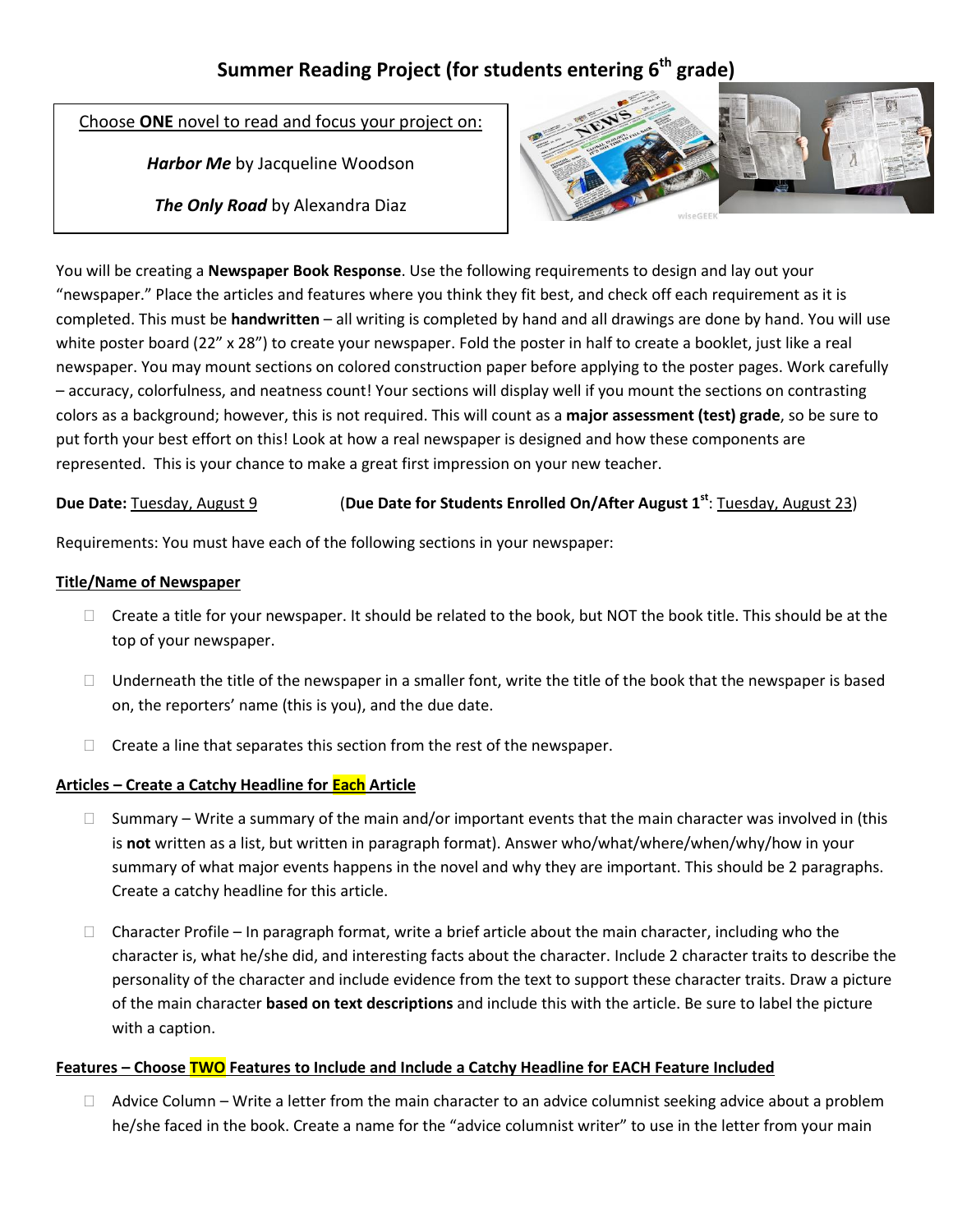character. Then write a response from the columnist that reflects how the problem was solved. Make it look like an advice column.

- $\Box$  Book Review Write a review for the book you read. Explain your likes/dislikes and support with examples from the book. To whom would you recommend this book? Why?
- $\Box$  Editorial Choose an issue/problem in your book and take a position on it. Review other editorials in newspapers and then write a letter to the editor describing how you feel about the issue. Think carefully and honestly about what you want to say.
- $\Box$  Comics Design a 4 panel comic strip illustrating something funny that happened in your book. Create a title for the comic. Include color and caption bubbles. The background must also be fully colored. You **may** use a comicstrip creator from the internet to help you create this comic.

**Fillers – ALL of the Space in your Newspaper Should be Filled**. **Choose AT LEAST THREE of these options to include in your newspaper to help take up the remaining room. You can include more than three; however, three of these options is the minimum. Be creative when filling up the white space. Make sure what you choose relates to your novel.**

- □ Crossword Puzzle/Word Search Using names, places, etc. from the book, create a puzzle. Include a word bank or answer key in another section.
- $\Box$  Advertisement Using places from the book, create an advertisement for visiting that particular place. Describe what it looks like and why someone would want to visit this particular place. Insert a hand drawn picture of the place.
- $\Box$  Sports Create a sports section if there were any sporting events that could have been or were a part of the novel.
- $\Box$  Travel News Based on a location that was mentioned or was the setting.
- $\Box$  Classified Ads Create a "help wanted" ad or an ad for an object that your character wants to find or would be trying to sell.
- $\Box$  Lost and Found Based on something that was lost as part of the story.
- $\Box$  Weather Describe the weather for a period of time that is important in the novel.

#### **Conventions and Overall Appearance**

- $\Box$  All writing is completed by hand and by the student.
- $\Box$  Writing has been checked and edited for spelling, punctuation, and capitalization errors.
- $\Box$  Newspaper is neat, colorful, and shows attention to detail.
- $\Box$  Writing shows thorough understanding and knowledge of the novel chosen.

Students are responsible for printing these instructions and the rubric for the summer reading assignment. Use this checklist and the rubric to be sure that you have followed all directions for your newspaper and make corrections as needed before turning in the assignment. **Questions**? Email Ms. Foster a[t kimberly.foster@tcmstornadoes.com](mailto:kimberly.foster@tcmstornadoes.com) or Mrs. Jacobsen a[t amanda.jacobsen@tcmstornadoes.com](mailto:amanda.jacobsen@tcmstornadoes.com)